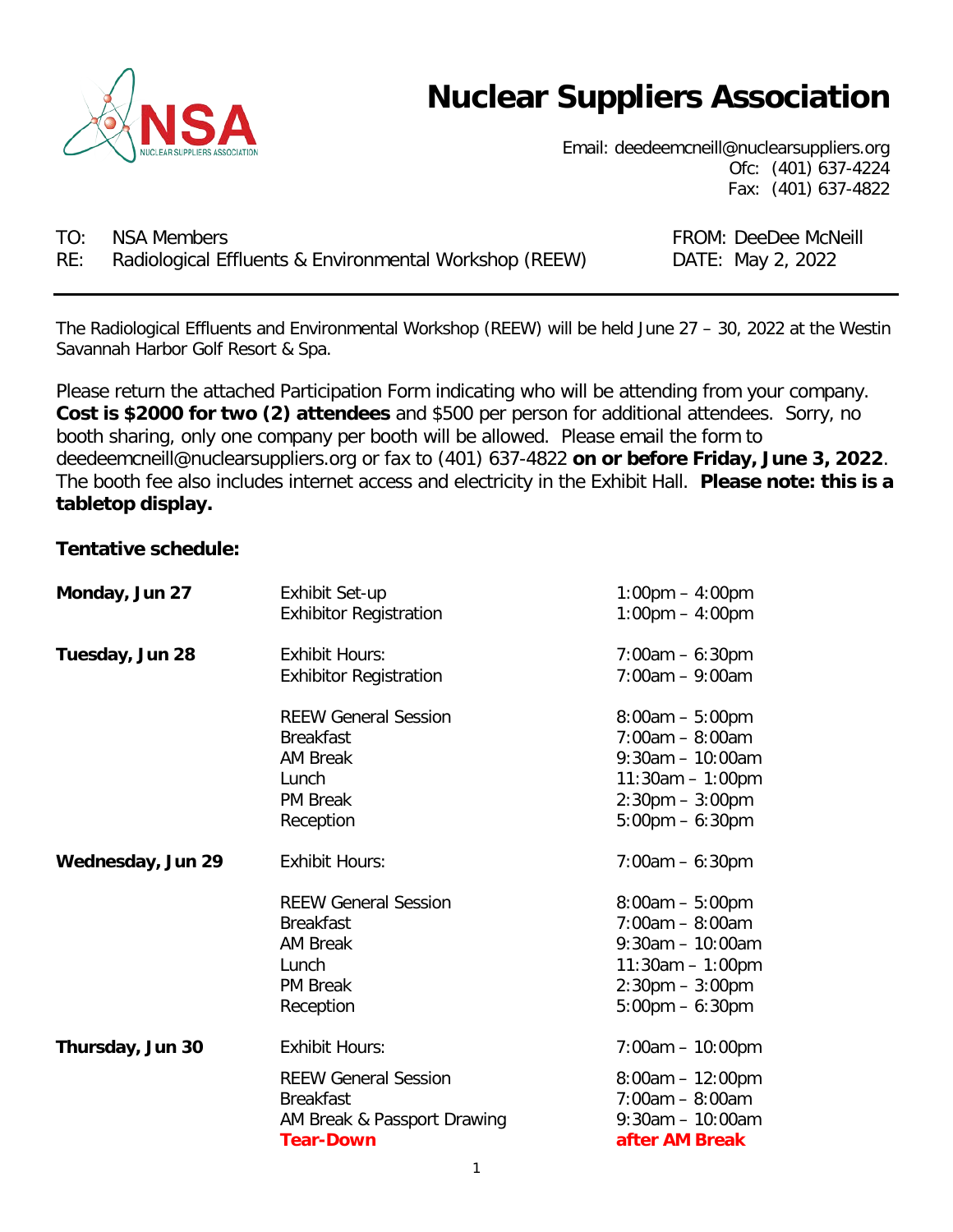A complete agenda including NSA sponsored events, NEI and REEW technical sessions will be distributed prior to the meeting. Tentative schedule: Monday 8am – 4:45pm; Tuesday 7am – 5:30pm; Wednesday 7am – 5:30pm; Thursday 7am – 12:00pm.

As a reminder, vendors are asked to make plans with clients (e.g., dinner) AFTER NSA sponsored events, NEI and REEW technical sessions.

### **Hotel Information**

Hotel reservations should be made with the Westin Savannah at (888-627-8457) or via the link below. The group rate is \$199. Please be sure to mention the Nuclear Energy Institute (NEI) REEW when making your reservations. The **cutoff date for reservations** at the group rate is **June 3, 2022**. NUCLEAR ENERGY INSTITUTE - [Start your reservation \(passkey.com\)](https://book.passkey.com/event/50317872/owner/3958/home)

### **Passport Drawing**

To increase attendee traffic to booths, NSA "Passports" will be used at this meeting. Each REEW attendee will be given a Passport containing the name of every exhibiting company. While visiting booths they will gather signatures from exhibitors on their "Passports". When 95% of the exhibitors have signed the passport, it can be dropped off at a designated area in the Exhibit Hall and will then be included in the drawing for gifts donated by individual companies. The drawing will be held after the AM Break on Thursday.

When purchasing the gift your company will be donating, please be sure it does not exceed \$200.00 in value. Gift cards must not exceed \$100 however, 2 (or more) gift cards can be donated as long as each value is \$100 or less. The names of all exhibiting companies will be included on the Passport unless otherwise requested.

#### **Booth Personnel**

Exhibit fees will cover up to 2 badges for each booth. Additional badges can be purchased for \$500 per badge. Include additional names on the registration form when ordering extra badges and add the additional amount due to the exhibit fee. Extra badges will be available for purchase at the door by cash, check, Visa or MasterCard.

Badges for non-working spouses or children are complimentary. Please indicate "spouse" or "child" if you're requesting one of these badges. Only officially badged NSA exhibitors and REEW attendees will be admitted to the exhibit area.

## **COVID-19 Health and Safety Protocol**

In response to the current public health situation, NEI requires event attendees provide proof of full vaccination or a negative COVID-19 PCR test result within 72 hours of attending the event. Below is the link with additional information.

<https://www.nei.org/conferences/covid-19-information-page>